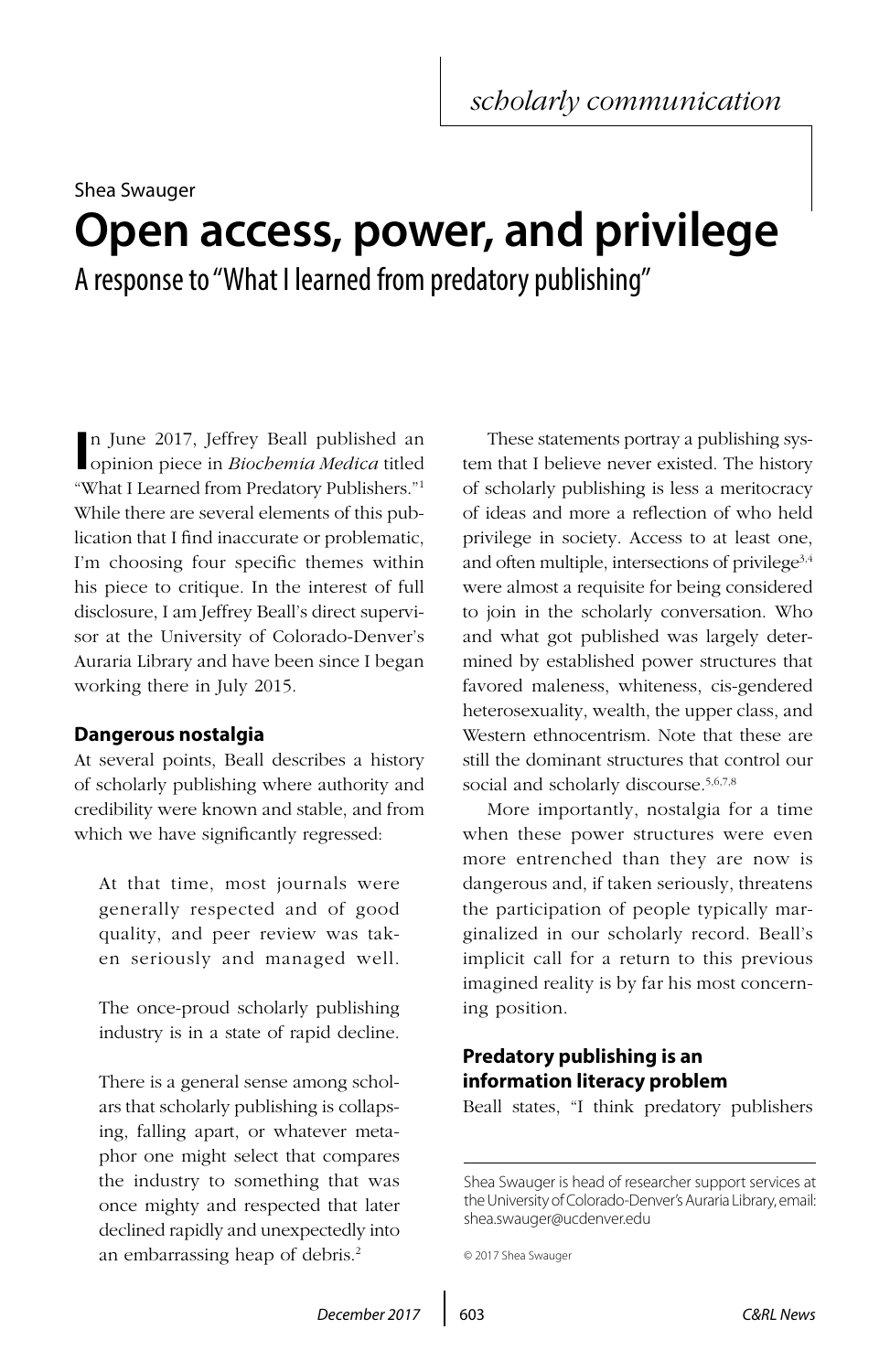pose the biggest threat to science since the Inquisition."9

Predatory publishing is at once a larger and a smaller problem than Beall claims, and while I believe there are legitimate threats to science, I disagree that predatory publishing ultimately holds the gravity that he suggests. The problem is larger in that his definition of predatory publishing articulates only one kind of unethical practice (the systematic abuse of the Gold OA model), when other practices like exclusionary pricing models, closed-access vanity publishing, the selling of public domain content, and others like them are not addressed.10 The problem is smaller in that the broader discussion about how predatory publishing is an unprecedented or unique challenge to research or science is misplaced. While predatory publishing is relatively new (Beall coined the term in  $2010$ ,<sup>11</sup> the class of problem it fits into is not. The problem of predatory publishing is a problem of information literacy. Evaluating the credibility of a publisher or journal is a particular exercise in evaluating the credibility of an information source. Fortunately, a large segment of librarianship (sometimes in title, often in practice) is dedicated to figuring out how to teach people to become information literate. There is a vast body of literature and thousands of intelligent professionals that can help address the problem of identifying predatory publishers.

Beall's list was a useful resource, and his work calling attention to predatory publishing was a valuable contribution to research in almost every discipline, but a list was never a sustainable or ideal solution. Blacklists and whitelists share the same problem in that they attempt to externalize an evaluation process that is best internal, contextual, and iterative. It's unsurprising that researchers and librarians relied so heavily upon Beall's list, as it alleviated the burden of having to learn how to evaluate whether a publisher or journal was predatory.

Teaching and practicing information literacy is difficult. Questions such as What is authoritative? and How do I know if something is credible? are complex and unsettling, largely because their answers are constructed and contextual.<sup>12</sup> Just because something was published in a predatory journal doesn't mean that it's false or poor research. Just because something was published in a prestigious closed-access journal doesn't mean that it's true or excellent. Authority isn't about the containers that information comes in, and the solution was never a list of bad containers. The best thing librarianship can do to support science and research is to engage in the inherently messy, dynamic, and important work of systematic information literacy instruction in higher education and research.

#### **Political correctness**

Beall writes, "Librarianship slavishly follows political correctness and trendiness, so it's no surprise that the profession fell in line with the open-access social movement and attacked those seeking to tell the truth about it."13

The most insightful part of this remark is his centering on the idea of political correctness in librarianship. While I don't interpret Beall as sharing this definition, I define political correctness as the act of changing the terms of public discourse by challenging narratives and structures that benefit the powerful or the majority at the expense of the powerless or the minority. Oftentimes, critiques of political correctness manifest when words or ideas that were once acceptable by a dominant group of people aren't acceptable any longer, and when those words or ideas are expressed, the person who expresses them experiences some form of social pressure to stop. This is an uncomfortable experience for that person, and one response to that discomfort (which I believe Beall to be employing above) is to classify that social pressure as overly sensitive, intolerant, or even discriminatory.

Based on the above definition, political correctness is something that I aspire to and is something that I believe librarians have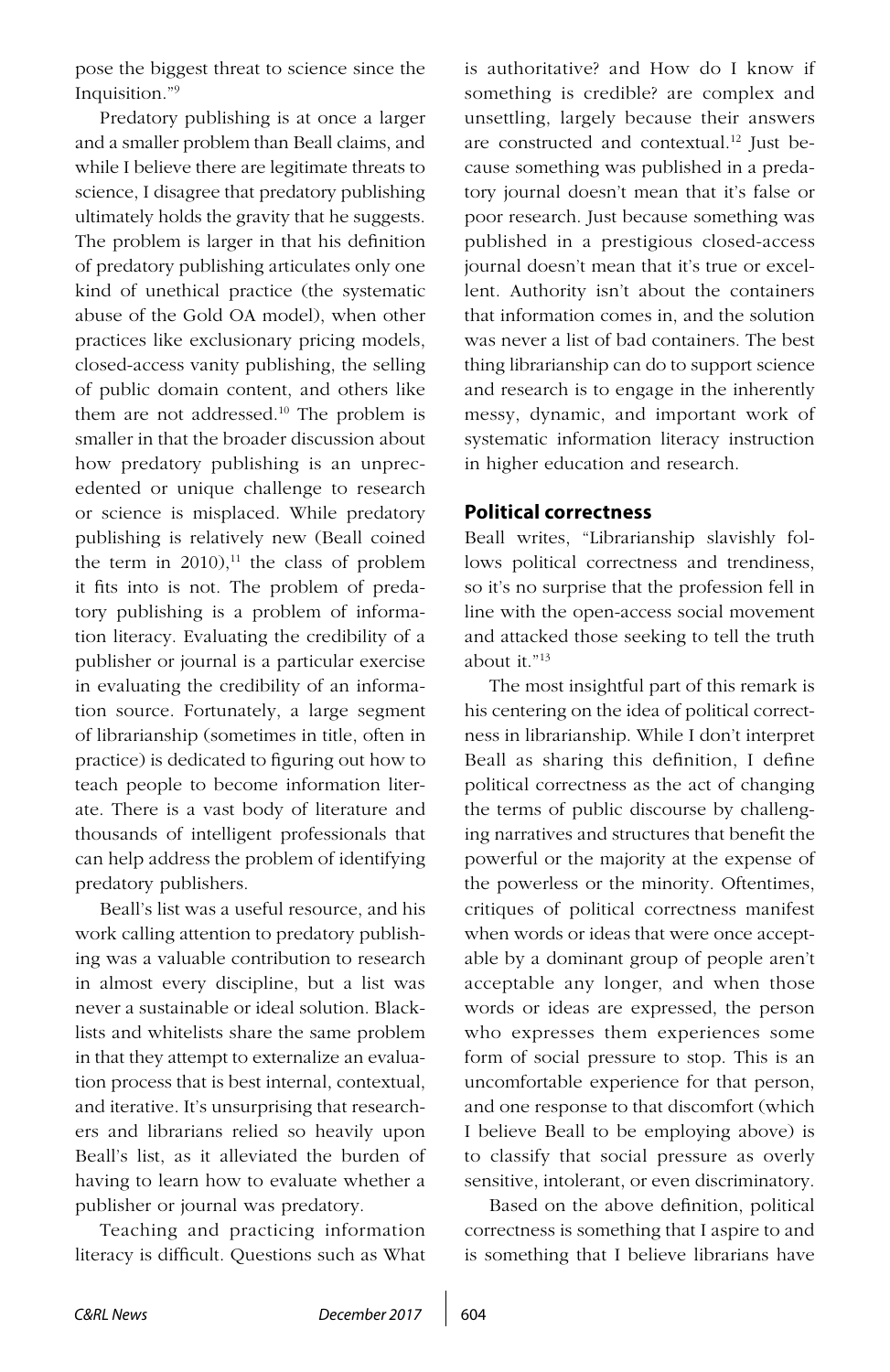a role in: changing the terms of public discourse and challenging dominate structures of power that disenfranchise the marginalized. In my opinion, this is also the single greatest merit of open access: it can shift the publishing system to expand its definition of whose voice matters and who can participate in the scholarly record.

#### **Academic freedom**

Beall wrote, "In January 2017, facing intense pressure from my employer, the University of Colorado Denver, and fearing for my job, I shut down the blog and removed all its content from the blog platform."14

At no time did I pressure Beall to discontinue his work, or threaten his employment because of his work. In fact, I did everything I could to support his ability to research and publish, and would continue to support him should he decide to publish his blog and website again. The University of Colorado-Denver, the institution for which we both work, released the following statement regarding Beall's website and is worth noting:

CU Denver disagrees with Jeffrey Beall's assertion that he was pressured by the university to take down his website, scholaryoa.com, earlier this year. We are not aware of anyone at or affiliated with the university who asked Professor Beall to take down his website and blog. Additionally, CU Denver has defended and supported Professor Beall's academic freedom to pursue predatory publishing as part of his scholarship, but also respects the personal decision he made in January to take down the site. His tenured faculty position here at CU Denver was never in jeopardy because of his work researching open access journals or predatory publishers.15

Protecting academic freedom is essential for healthy scholarship, and I firmly support it, even for academics I profoundly disagree with, and I often profoundly disagree with Beall. That said, I have become alarmed by the acerbic nature of commentary from both Beall and his critics in the course of discussing open access and predatory publishing. When the academic community conflates a human being with something they've said, using ad hominin attacks as a way to discredit the ideas they present, the community becomes toxic. Beall has engaged in this on several occasions, in his publications, 16 on social media,<sup>17,18,19</sup> and on WorldCat.<sup>20,21,22</sup> He often uses hyperbole and condescension. This is both disrespectful and unprofessional. His critics have sometimes responded in kind.23,24 To everyone involved: stop. It isn't clever; it isn't helpful.

I want to be part of a community that can separate the worth of a person from the worth of their message. Someone's message may be abhorrent. It may legitimately hurt people. When this happens, it's the responsibility of the community to respond, to urge them to stop, and to counter their narrative with something better. I experience an acute tension between supporting academic freedom and for protecting human dignity in our discourse. Our profession has to figure out a way to hold both. I don't have an answer for how to do this well when someone uses their academic freedom to attack another's dignity.

# **Conclusion**

Our scholarly communication system is a representation of what and who we value as an academic community, and open access is one way to help democratize that system to include people who have historically been devalued through their exclusion. While predatory publishing is a problem, it's actually an information literacy problem for which we currently have the knowledge and skills to address. We should acknowledge that librarianship and publishing participate in social and political power structures and narratives, and we should challenge any structure that perpetuates discrimination. While we wrestle through the complicated issues that arise